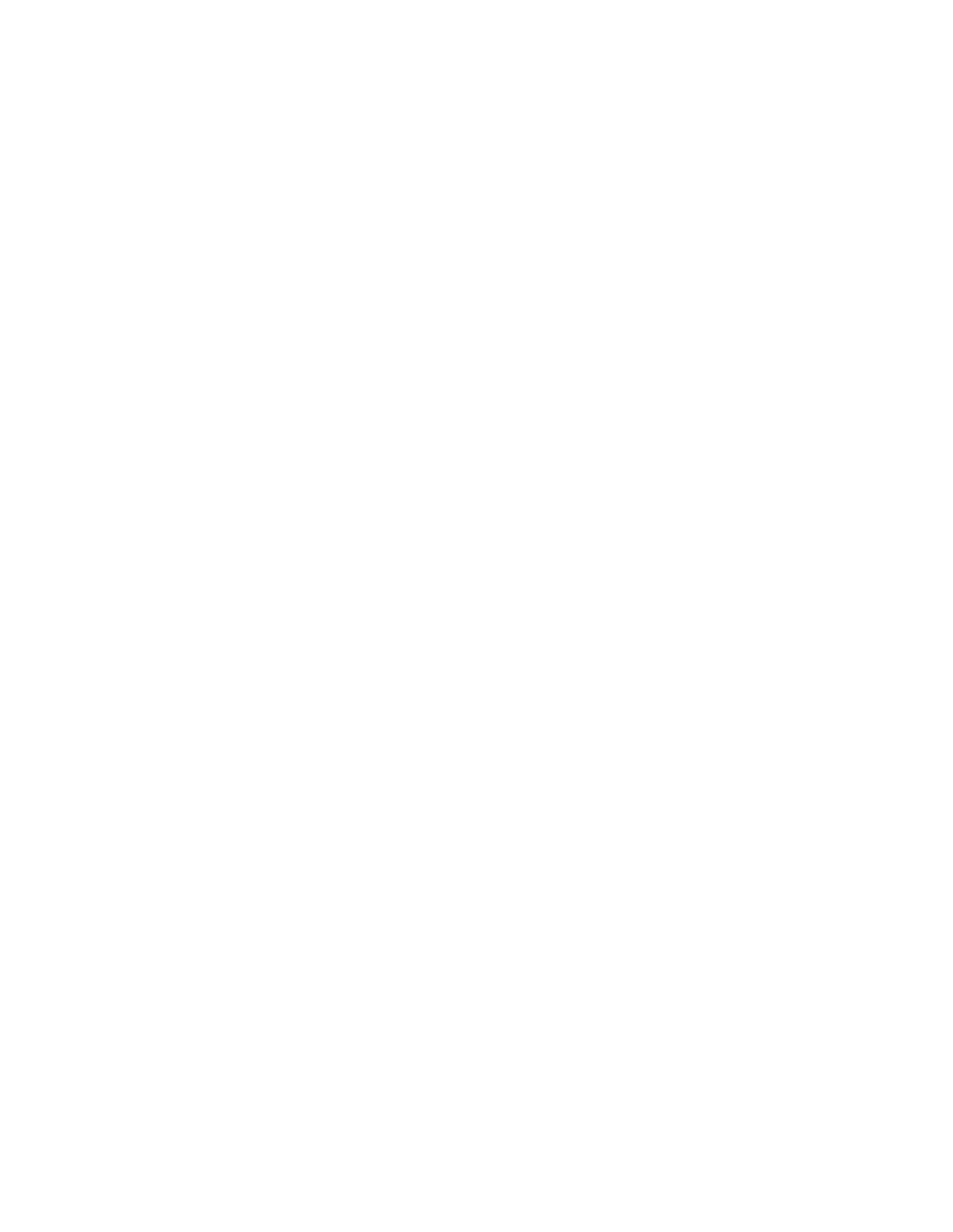the psyche of the investor. Recent business headlines in many major newspapers and broadcast media contain words like *crisis, loss, bailout, scare, pain, foreclosure, bankruptcy, ponzi scheme, collapse, stimulus, and Troubled Asset Recovery Plan (TARP)*. To be sure, the economy is in serious turmoil. But some of the stock market's losses are due to panicked investors selling entire portfolios simply because they are bombarded every day with depressing headlines, devaluing stocks beyond true value. For instance, several companies, globally, are trading below the value of the cash they have on hand!

Another example of a heuristic involves the vividness of a risk. People will pay twice as much for an insurance policy that covers hospitalization for "any disease" than one that covers hospitalization for "any reason." Obviously, "any reason" includes all diseases, but is more general and vague than "any disease". The vividness translates into an emotional fear that makes no economic or logical sense.

Fear is a very real, very powerful force to be reckoned with. Investors and planners, shareholders and CEOs, stockbrokers and analysts are all affected by it. Fear, and its by-product panic, is a given when working with money because of what money stands for: from a child's future, an education, and social influence; to food on the table, clothing, and shelter. Fear can be controlling; it can freeze and confuse logical thought processes that need to be clearest when making decisions about wealth. One of the best ways to conquer fear is not to ignore it or wish it away, but to acknowledge its influence. Jason Zweig, author of *Your Money and Your Brain* offers some questions to help decide on the next step like: *"other than price, what else has changed?"* or "*what other evidence do I need to evaluate in order to tell whether this is really cause for panic?*" Logical answers to questions like these may lead to a more reasonable choice, instead of one driven by fear.

## **The Psychology of Greed**

Like fear, greed has also been acknowledged as a driving force behind the current economic stress that we are experiencing. Greed as an emotion is not inherently immoral; however, it is more difficult to define than fear. There is no doubt that it exists, but a definition of an ambivalent term like greed derives as much from what happens between people as from what goes on within their brains. Greed stems from the natural human desire to gain the most results that one can from one's efforts. This is a very important concept to capitalism: if we kept all our money in the safest and subsequently the least rewarding investments, we would not have the economic growth that we have been enjoying.

Imagining future wealth often makes an investor happier than actually having it. A psychological study was performed in 2002 where people learned that they would receive a reward upon seeing a certain shape. The subjects' brains reacted much more strongly after they saw the shape than when they actually received the reward. This notion is supported in a few examples that come to mind. Christmas would not be as much fun if all of the presents were wrapped in clear plastic and we certainly don't go to Las Vegas planning to win millions, but it's always nice to imagine the possibility.

Greed becomes dangerous when it is created as a product of impatience. People are very eager to earn lots in order to spend lots and hope that happiness will follow. Think about patience this way: would you rather get \$10 today or \$11 tomorrow? Most will choose the \$10 today. How about \$10 in one year or \$11 in 366 days? When the question is posed like this people will usually change their answer to \$11, even though the rewards are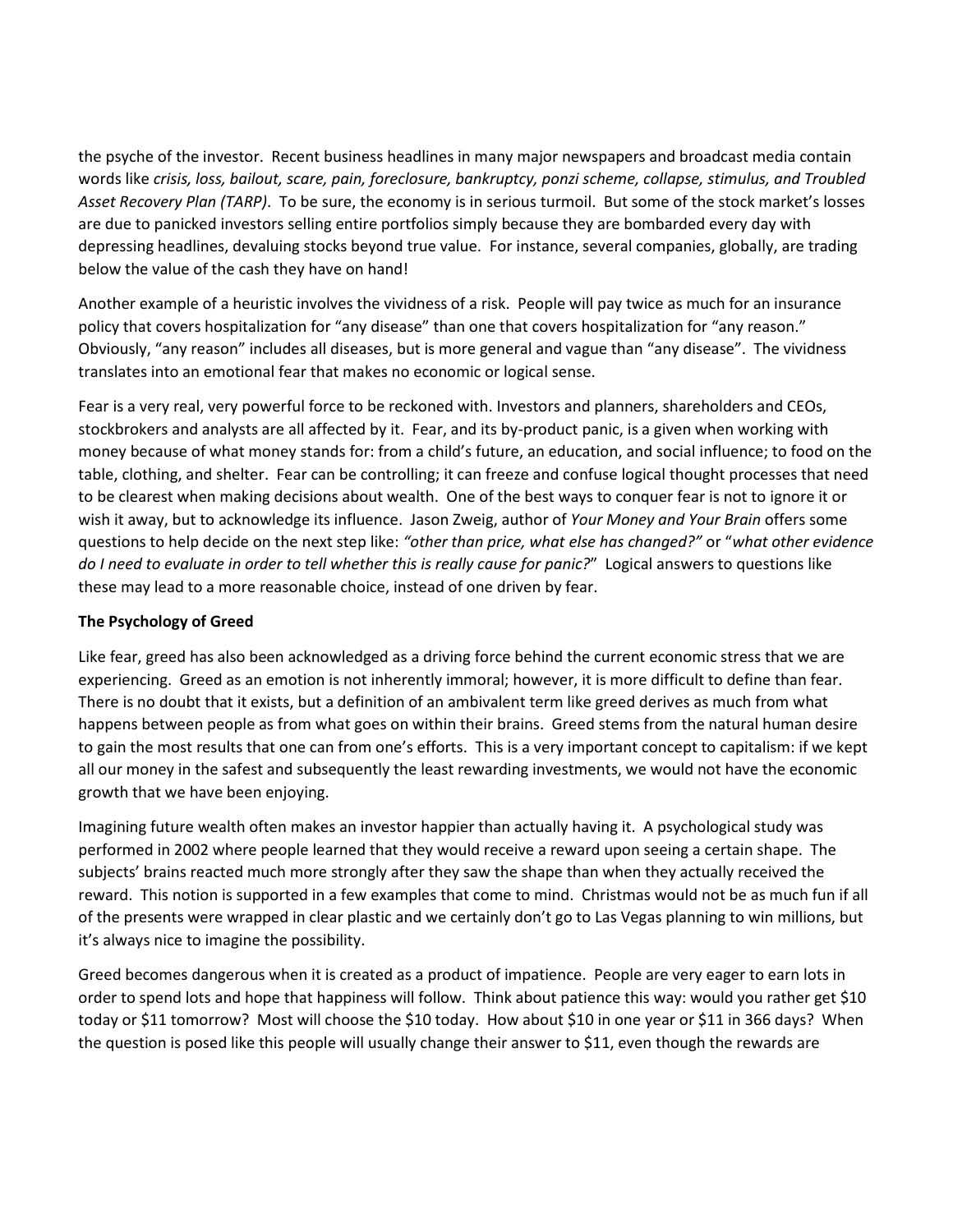

separated by the same amount of time. To our instinctual brains, it makes a lot of sense to live for today; during famines or shortages, tomorrow is a long way off. Greed and gaining wealth quickly is our modern day equivalent of that survival instinct.

SEAMOUNT FINANCIAL GROUP. INC.

The greed responsible for this past year's downturn began a long time ago and is finally being fully realized. To use the cliché, hindsight is 20/20. The analysts, pundits and politicians said they saw the signs but never realized what they meant. Expecting unreasonable results now can be a sign of impatience and should be recognized and dealt with sensibly.

## **Conclusion**

When making any important financial choice, emotions are inextricably linked to the decisions. Mood, external situations, even the weather can affect the decision negatively or positively. Difficult, emotional situations will invariably arise. A recommended course of action that an investor should take is to step away from the situation. Do something completely unrelated from the current decision- perhaps even going as far as "sleeping on it". When the brain has a chance to calm down neurologically, the choice is based much more on objective logic rather than irrational emotions.

Bear markets are necessary to have bull markets- the best course is to execute decisions objectively, diversify, be realistic, hedge for the bad times, and most importantly be patient.

## **References**

Anderson, J.R. (2000). *Learning and memory: An integrated approach* (2nd ed.).

Cohen, D. (2001). *Fear greed and panic: The psychology of the stock market.* 

Finucane, M.L., Alhakami, A. Slovik, P. & Johnson, S.M. (2000). The affect heuristic in judgments of risks and benefits. *Journal of Behavior and Decision Making, 13*, 1-17.

Foa, E.B. & Kozak, M.J. (1986). Emotional processing of fear: Exposure to corrective information. *Psychological Bulletin, 99*

Gray, J.A. (1991). *The psychology of fear and stress.* 

Isen, A. (2008). Some ways in which positive affect influences decision making and problem solving. In Lewis, M., Haviland-Jones, J.M., & Barrett, L.F. (Eds.). *Handbook of emotions* (3rd ed., pp. 548-573).

Johnson, E.J., Hershey, J., Meszaros, J. & Kunreuther, H. (1993). Framing, probability distortions, and insurance decisions. *Journal of Risk and Uncertainty, 7*, 35-51.

Kantowitz, B.H., Roediger, H.L., III., & Elmes, D.G. (2001). *Experimental psychology* (7th ed.).

Levine, D.P. (2000). The attachment of greed to self-interest. *Psychoanalytic Studies, 2*, 131-140.

Lo, A.W., Repin, D.V. & Steenbarger, B.N. (2004). *Fear and greed in financial markets: A clinical study of day-traders.* 

Mullen, J.D. & Roth, B.M. (1991). *Decision making: Its logic and practice.*

Murphy, T. (2007). For fear of flying, therapy takes to the skies [Electronic version]. *The New York Times.*

PHONE > 800.752.8766 | FAX > 719.471.1972 | SEAMOUNTFINANCIAL.COM

90 SOUTH CASCADE AVENUE 14851 NORTH SCOTTSDALE ROAD **SUITE 1140 SUITE 205** COLORADO SPRINGS, CO 80903 SCOTTSDALE, AZ 85254



Investment advisory services offered through Seamount Financial Group, Inc.